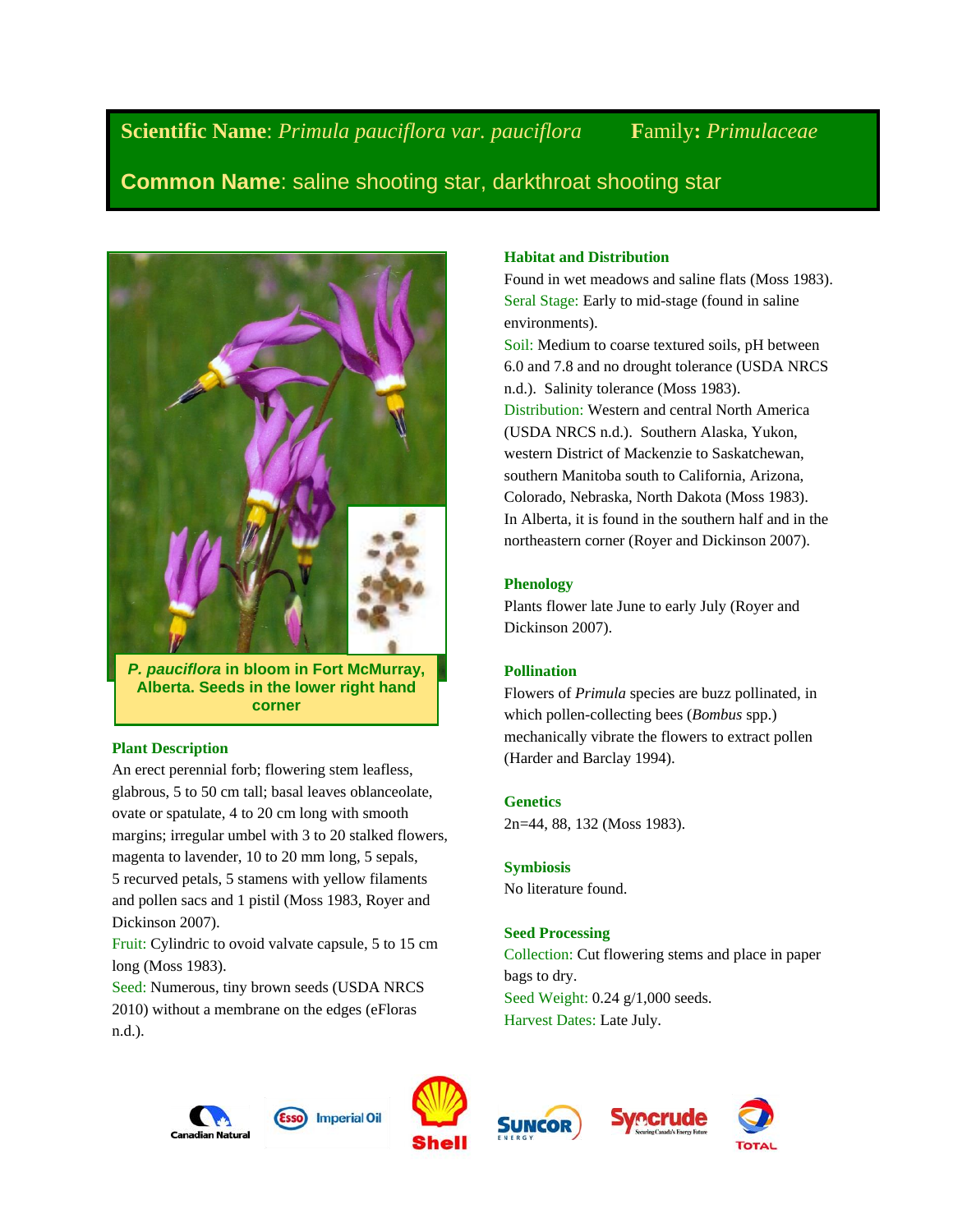Cleaning: Allow capsules to dry. Shake/crush to remove seed. Winnow (screens or blower) to remove chaff.

Storage Behaviour: Orthodox; seeds may be dried down to 3% to 7% relative humidity and stored at freezing temperatures (Royal Botanic Gardens Kew 2008).

Storage: Stored at freezing temperatures in hermetically sealed containers (Royal Botanic Gardens Kew 2008). Longevity: Unknown.



#### **Propagation**

Natural Regeneration: May be able to regenerate one or two years following a single disturbance (e.g., thinning or burning) (Dodson et al. 2007). Generally grows from seed.

Germination: 100% to 85% germination was achieved when seeds where germinated on a 1% agar media at 20°C (8 hrs day / 16 hrs night) with pretreatments (Royal Botanic Gardens Kew 2008). Pre-treatment: Royal Botanic Gardens Kew (2008) received the highest germination when seeds where cold stratified for 6 weeks at 0°C. Cold stratification not required (USDA NRCS n.d.).

Five month outdoor cold, moist stratification used to germinate seeds (Evans et al. 2008)

Vegetative Propagation: Propagated from cuttings (USDA NRCS n.d.).

### **Aboriginal/Food Uses**

Food: All parts of this plant are edible; can be eaten raw or roasted, though not often done because the plants provide very little food (Tilford 1997). Medicinal: Okanagan-Colville and Blackfoot Indians used an infusion of the roots or leaves as a wash or drops for sore eyes (Hellson 1974, Turner et al. 1990) and gargled an infusion of the leaves for cankers (Hellson 1974).

Other: Thompson Indians used the flowers as a pattern for beadwork, and the Okanagan-Colville Indians used crushed flowers to dye arrows pink (Turner et al. 1990).

#### **Wildlife/Forage Uses**

*P. pauciflora* has low palatability to grazing and browsing animals (USDA NRCS n.d.).

#### **Reclamation Potential**

As a saline tolerant species, *P. pauciflora* could be very useful in revegetating areas with high electrical conductivity and salt contamination.

#### **Commercial Resources**

Harvest Methods: No literature found. Availability: No literature found. Cultivars: Red wings (Shoot 2013). Uses: No literature found.

#### **Notes**

Formerly known as *Dodecatheon pulchellum* (Raf) Merrill (ITIS n.d.). Synonym *D. radicatum* is not valid (ITIS n.d.).

This species has considerable morphological variation and variation in ploidy (Suttill and Allen 1992), and there is some debate regarding taxonomy, but currently only 4 subspecies are accepted: *cusickii*, *macrocarpum*, *monanthum* and *pulchellum* (ITIS n.d.).







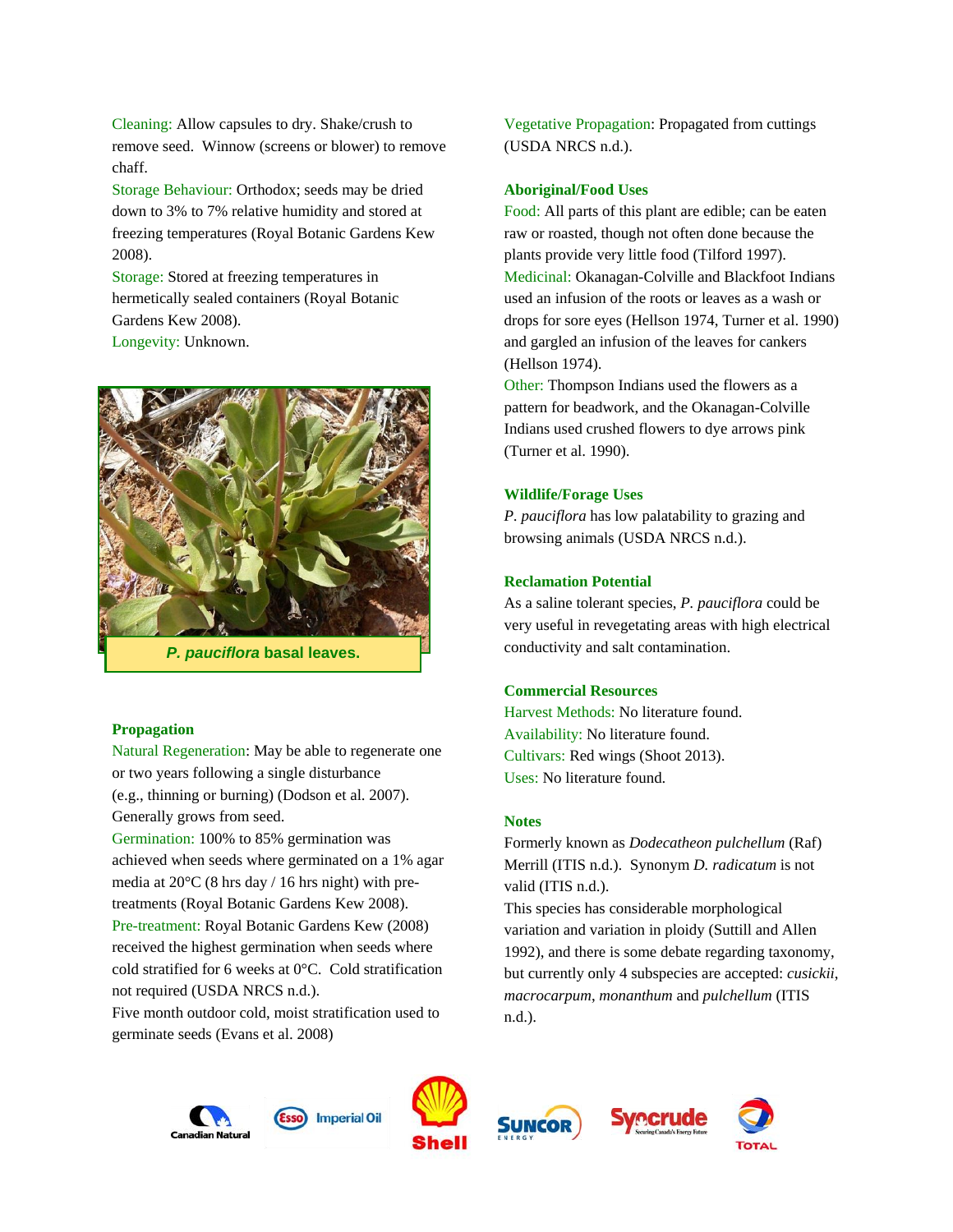It has been recently proposed that species of *Dodecatheon* should be moved to *Primula* in the subgenus *Auriculastrum* (Mast and Reveal 2007).

#### **Photo Credits**

Photo 1: Wild Rose Consulting, Inc. 2007. Photo 2: Wikimedia Commons 2009. [http://upload.wikimedia.org/wikipedia/commons/d/d](http://upload.wikimedia.org/wikipedia/commons/d/d5/Dodecatheon_pulchellum_ssp_pulchellum_8.jpg) [5/Dodecatheon\\_pulchellum\\_ssp\\_pulchellum\\_8.jpg](http://upload.wikimedia.org/wikipedia/commons/d/d5/Dodecatheon_pulchellum_ssp_pulchellum_8.jpg) [Last accessed May 27, 2013].

#### **References**

Dodson, E.K., K.L. Metlen and C.E. Fiedler, 2007. Common and uncommon understory species differentially respond to restoration treatments in Ponderosa Pine/Douglas-Fir Forests, Montana. Restoration Ecology 15(4): 696-708.

eFloras.org, n.d. *Dodecatheon pulchellum* (Rafinesque) Merrill. [http://www.efloras.org/florataxon.aspx?flora\\_id=1&t](http://www.efloras.org/florataxon.aspx?flora_id=1&taxon_id=250092216) axon id=250092216 [Last accessed May 27, 2013].

Evans, J., J. Hosokawa and D. Wick, 2008. Propagation protocol for production of container Dodecatheon pulchellum (Raf.) Merr. plants (172 ml conetainers). IN: Native Plant Network, University of Idaho, College of Natural Resources, Forest Research Nursery, Moscow, Idaho. [http://www.nativeplantnetwork.org/Network/ViewPr](http://www.nativeplantnetwork.org/Network/ViewProtocols.aspx?ProtocolID=133) [otocols.aspx?ProtocolID=133](http://www.nativeplantnetwork.org/Network/ViewProtocols.aspx?ProtocolID=133) [Last accessed October 8, 2013].

Harder, L.D. and R.M.R. Barclay, 1994. The functional significance of poricidal anthers and buzz pollination: Controlled pollen removal from *Dodecatheon*. Functional Ecology 8(4): 509-517.

Hellson, J.C., 1974. Ethnobotany of the Blackfoot Indians. National Museums of Canada, Ottawa, Ontario. Mercury Series.

ITIS (International Taxonomic Information System), n.d. *Dodecatheon pulchellum* (Raf.) Merr.



Suttill, T.A. and G.A. Allen, 1992. Morphological and chromosomal variation in *Dodecatheon pulchellum* (*Primulaceae*). Canadian Journal of Botany 70: 2476-2483.

Tilford, G.L., 1997. Edible and Medicinal Plants of the West. Mountain Press Publishing Company, Missoula, Montana. 248 pp.

Turner, N.J., L.C. Thompson and M.T. Thompson, 1990. Thompson Ethnobotany: Knowledge and Usage of Plants by the Thompson Indians of British Columbia. Royal British Columbia Museum, Victoria, British Columbia.







Alberta, Canada. 2nd edition. University of Toronto Press, Toronto Ontario. pp. 451-452. Royal Botanic Gardens Kew, 2008. *Dodecatheon* 

*pulchellum* (Raf.) Merr. Seed Information Database. [http://data.kew.org/sid/SidServlet?ID=8111&Num=6](http://data.kew.org/sid/SidServlet?ID=8111&Num=6p2) p<sup>2</sup> [Last accessed June 14, 2013].

Royer, F. and R. Dickinson, 2007. Plants of Alberta. Lone Pine Publishing, Edmonton, Alberta. 527 pp.

Shoot, 2013. *Dodecatheon pulchellum* 'Red Wings' (Shooting star 'Red Wings'). [http://www.shootgardening.co.uk/plant/dodecatheon](http://www.shootgardening.co.uk/plant/dodecatheon-pulchellum-red-wings)[pulchellum-red-wings](http://www.shootgardening.co.uk/plant/dodecatheon-pulchellum-red-wings) [Last accessed June 27, 2013].

database. [http://www.itis.gov/servlet/SingleRpt/SingleRpt?sear](http://www.itis.gov/servlet/SingleRpt/SingleRpt?search_topic=TSN&search_value=23945) [ch\\_topic=TSN&search\\_value=23945](http://www.itis.gov/servlet/SingleRpt/SingleRpt?search_topic=TSN&search_value=23945) [Last accessed

IN: Integrated taxonomic information system on-line

June 14, 2013].

Mast, A.R. and J.L. Reveal, 2007. Transfer of *Dodecatheon* to *Primula* (Primulaceae). Brittonia 59(1): 79-82.

Moss, E.H., 1983. Flora of Alberta. A manual of flowering plants, conifers, ferns, and fern allies found

growing without cultivation in the province of